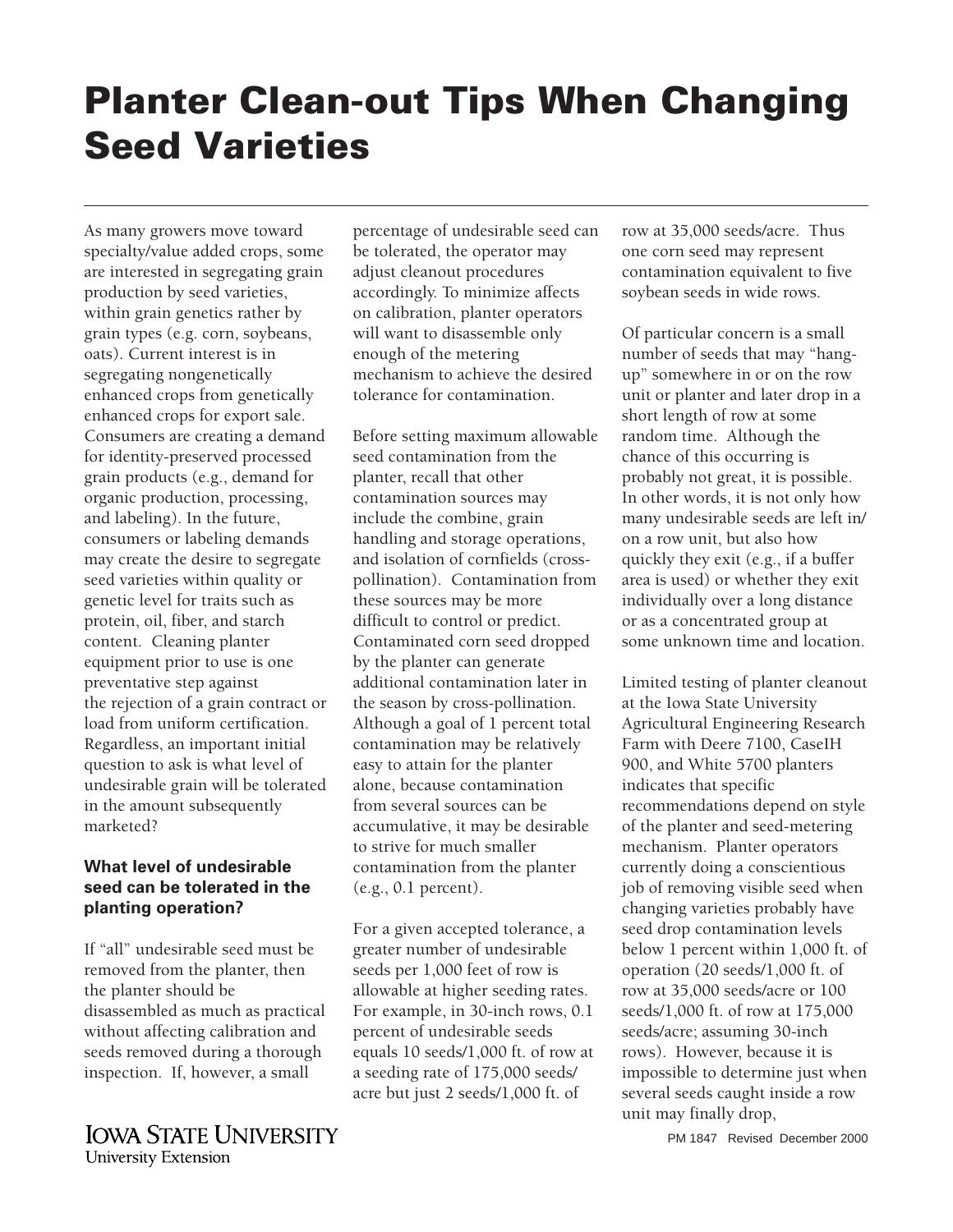

Turning a seed meter.

contamination may occur at unpredictable locations in the field unless care is used to thoroughly clean the planter.

Following are specific details for some planter mechanisms. As a final step, be sure to finish cleaning all row units with a general inspection in the area around the seed drop tube, seed opener, and press wheels as detailed in the section on general planter cleanout. Also, check your operator's manual for advice on clean-out of specific equipment.

# **Finger mechanism on Deere/ Kinze row units**

Remove the seed hopper after manually disengaging the seed



Emptying a Deere seed hopper from the right rear corner.

drive and dump seed from the right-rear corner of the hopper. Next, repeatedly manually turn the seed drive, invert the hopper to dump, and shake the hopper to listen for seeds still present. In tests, after three or four cycles of turning the seed drive/hopper inversion/shaking, and listening for seeds present, just one seed was found inside one of three row units upon further disassembly. In this case, the seed was wedged behind the cut-off brush and easily visible when the finger wheel was exposed. No seed was found inside the lower-belt assemblies of the three row units. Because lower-belt misalignment may affect calibration and the unlikelihood of finding seed in this area, most operators should not remove the lower-belt cover. Operators that have been simply removing the seed hopper and dumping it once will find that three cycles of turning the seed drive/hopper inversion/shaking and listening for seeds present will add about 2 minutes per row unit to the total cleanout time. Although probably unnecessary for most operators, if the seed meter is removed from the hopper and the cover exposing the finger mechanism is removed, another 4 minutes per row unit is required.

# **Soybean seed cup on Deere units**

Remove the seed hopper after disengaging the seed drive. After an initial dumping of seeds from

the right-rear corner of the hopper, two or three cycles of turning the seed drive/hopper inversion/shaking and listening for seeds present should remove all seeds. If desired, the seed cup can be exposed for further inspection by removing two wing nuts. Turning the seed meter, inverting, and shaking until empty adds about an extra minute per row unit beyond simply dumping the seeds.

## **Kinze brush seed meter unit**

Remove the seed hopper after disengaging the seed drive and dump seeds. Because seeds hang up inside the brushes (particularly the brush—eliminating doubles), it is recommended to remove the seed plate by removing two wing nuts holding it. Remove seeds inside the meter and inspect brushes before reassembly. Removal of the seed plate beyond simply dumping seed from the hopper adds approximately 1.5 minutes per row.

## **Central seed hopper and seed drum on CaseIH planters**

Close the gate between the central seed hopper and seed drum then remove the seed drum. Remove seed from the drum. Reopen the seed hopper gate, allowing seed to fall into a catch container. Inspect both inside the seed hopper and around the assembly components where the seed drum is mounted to remove leftover seeds. Inside the seed hopper, seed may be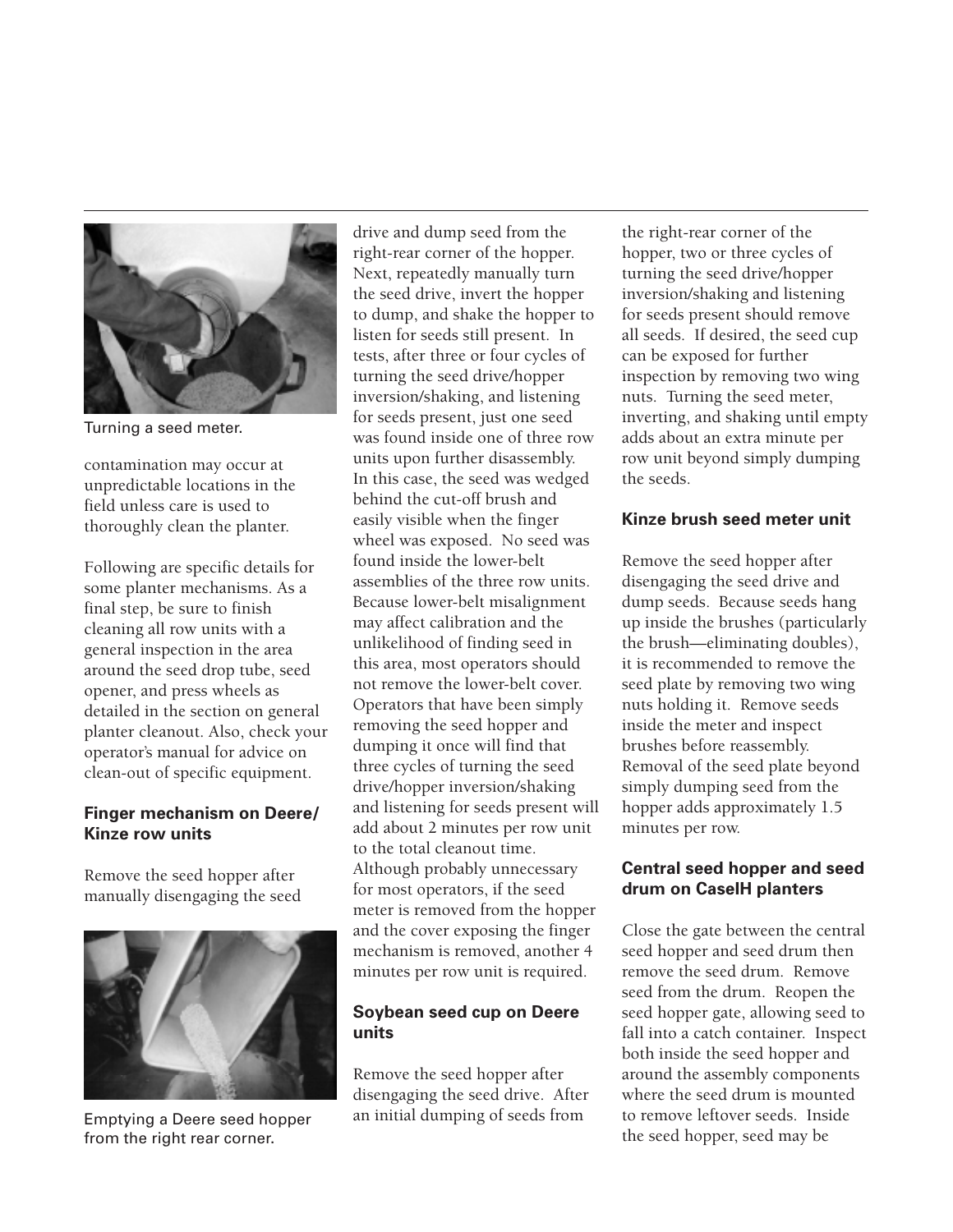

Seeds left in a White air meter after removing the seed plate.

caught on ledges where different materials meet or around a seedsensor brace near the bottom of the hopper. Consider caulking areas where seed habitually remains. Where the seed drum is mounted, inspect flanges of the air intake and exhaust areas, the brush, and other components. Do not forget to carefully inspect inside the drum, particularly around the gasketed seal. After removing all visible seed, reassemble and pressurize the air seed-metering system before adding new seed. This should aid cleaning out the seed delivery tubes (distribution hoses) in case a few seed were left in the system prior to cleanout. Extra inspection inside the seed hopper and in and around the seed drum area and repressurizing the system adds approximately 6 to 8 minutes to a conventional seed cleanout.

#### **Deere vacuum planter**

Remove the seed hopper and dump seed from the left-rear corner of the hopper. Open the seed meter housing door and remove the seed plate. Carefully inspect the brush, gasketed seal, and interior ledges and remove seeds inside the meter. Opening the seed meter to clean and remove seeds adds approximately 1.5 minutes per row.

#### **White air planter**

Remove seed from each seed hopper by removing an end cap from the seed removal tube. Inspect the seed hopper, brushing all remaining seed into the seed removal tube. Remove the seed plate by removing the center attachment bolt. Inspect and remove seed in the metering area paying particular attention to brushes. After cleaning seed from this area and with the planter properly supported on blocks or stands, turn the depth gauging wheels and double-disc seed openers several revolutions. Seed that fell from the metering mechanism when the seed plate was removed typically gets caught in this area. In a test approximately, 5 to 30 seeds per row unit were observed during cleanout of 3 units. An alternative to spilling seed from inside the

metering mechanism into the seed opener area is to close a gate between the seed hopper and metering mechanism, and then operate the planter to remove seed from the meter. If this technique is used, make certain all seed in the hopper has been removed. Removing the seed plate and cleaning in the depth wheel/seed opener area adds approximately 2 minutes per row unit beyond simply emptying seed from the hoppers via the seed removal tube.

## **General planter cleanout**

After carefully cleaning and inspection in the seed hopper and metering area, inspect the planter frame, particularly near the seed drop tube, double-disc seed openers, depth wheels, and press wheels. Seed may have fallen during cleanout, earlier seed filling, or may be sticking to planter components if soil is moist or seed openers dirty. If required to get underneath row units, make sure row unit or planter is supported safely and securely on blocks or stands.

Experience with your own planter over time will help you to find common areas where seed may be lodged. If tolerances are low, you may wish to plant a buffer area before planting an area that will be harvested for another variety.